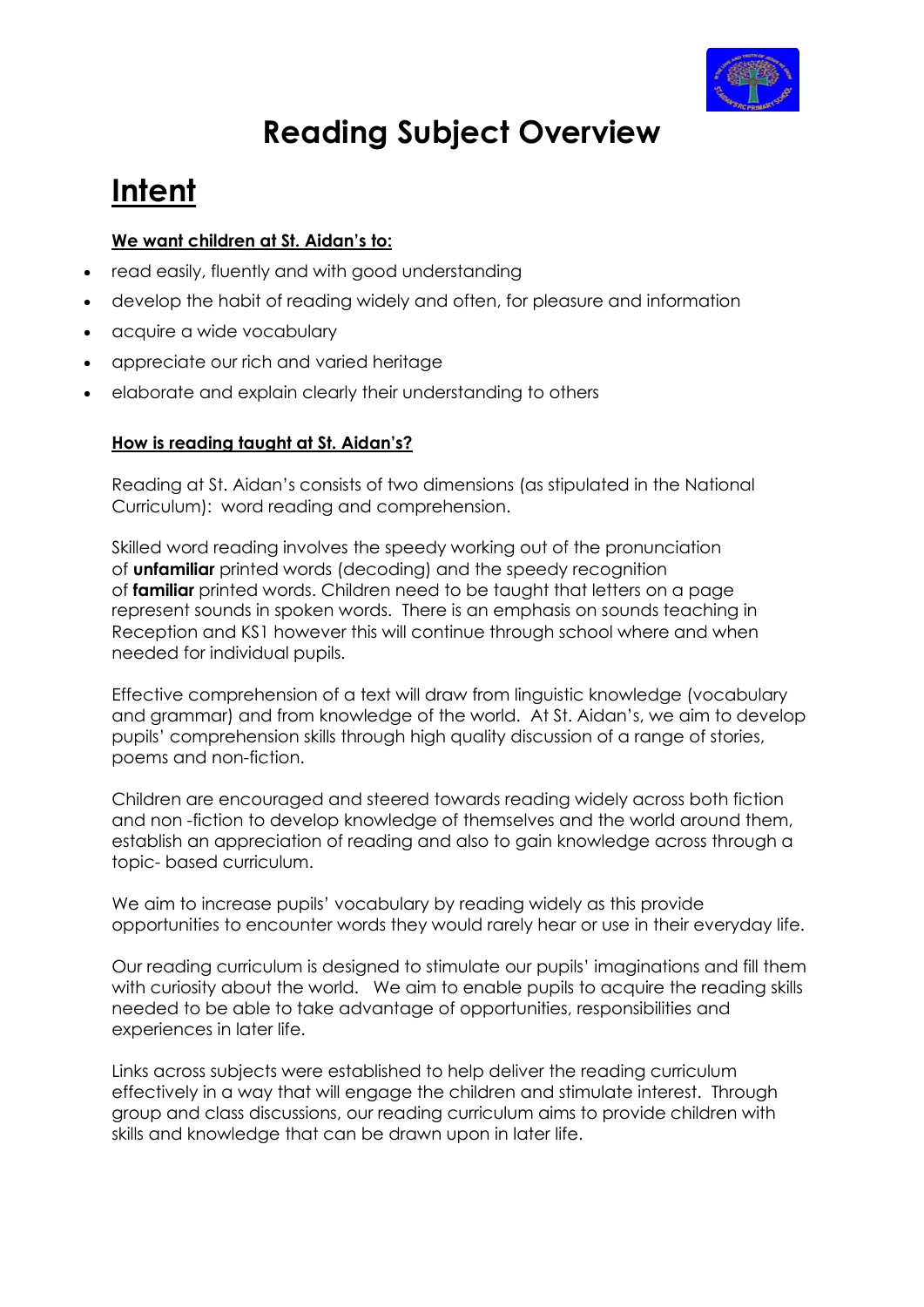# **Implementation**

#### **How is the reading curriculum organised and delivered?**

Reading is taught through regular guided reading sessions and comprehension lessons where children are taught to use and apply the skills of reading. Children are also heard reading regularly.

Classes have a timetabled story time at the end of most school days. Classes listen to a range of books, the majority of these are the core reading books for their year group. It is the expectation that by the end of each academic year children will have a knowledge and understanding of 15 core reading books, chosen specifically for that year group.

New parents in Reception class are provided with guides to the teaching of sound and reading to help them support their children during the early stages of reading. These guides are available to all via the school website.

### **Impact**

Our reading curriculum is organised clearly, so each teacher knows exactly what is expected of their year group. Skills are taught, they are practised, and they are repeated and revisited.

This enables our children to develop deep understanding so they can use and apply skills taught in reading across all subjects at the same standard as they do in the specific comprehension and reading sessions.

#### **How do we evaluate the effectiveness of our reading curriculum?**

Teaching and learning are monitored through planning and assessment scrutiny, lesson observations, work scrutiny and through talking to the children within lessons. Data reviews of Year 2 and Year 6 attainment is used as an effective summative evaluation of the needs of the school. All of the formentioned actions provide foundations to evaluate reading effectively.

#### **Does the reading curriculum meet the needs of all the learners in school?**

Individual pupils who are not making as much progress as their peers are monitored to ensure intervention strategies are put in place and that they make a difference – termly data meetings.

#### **What are the curriculum strengths in reading?**